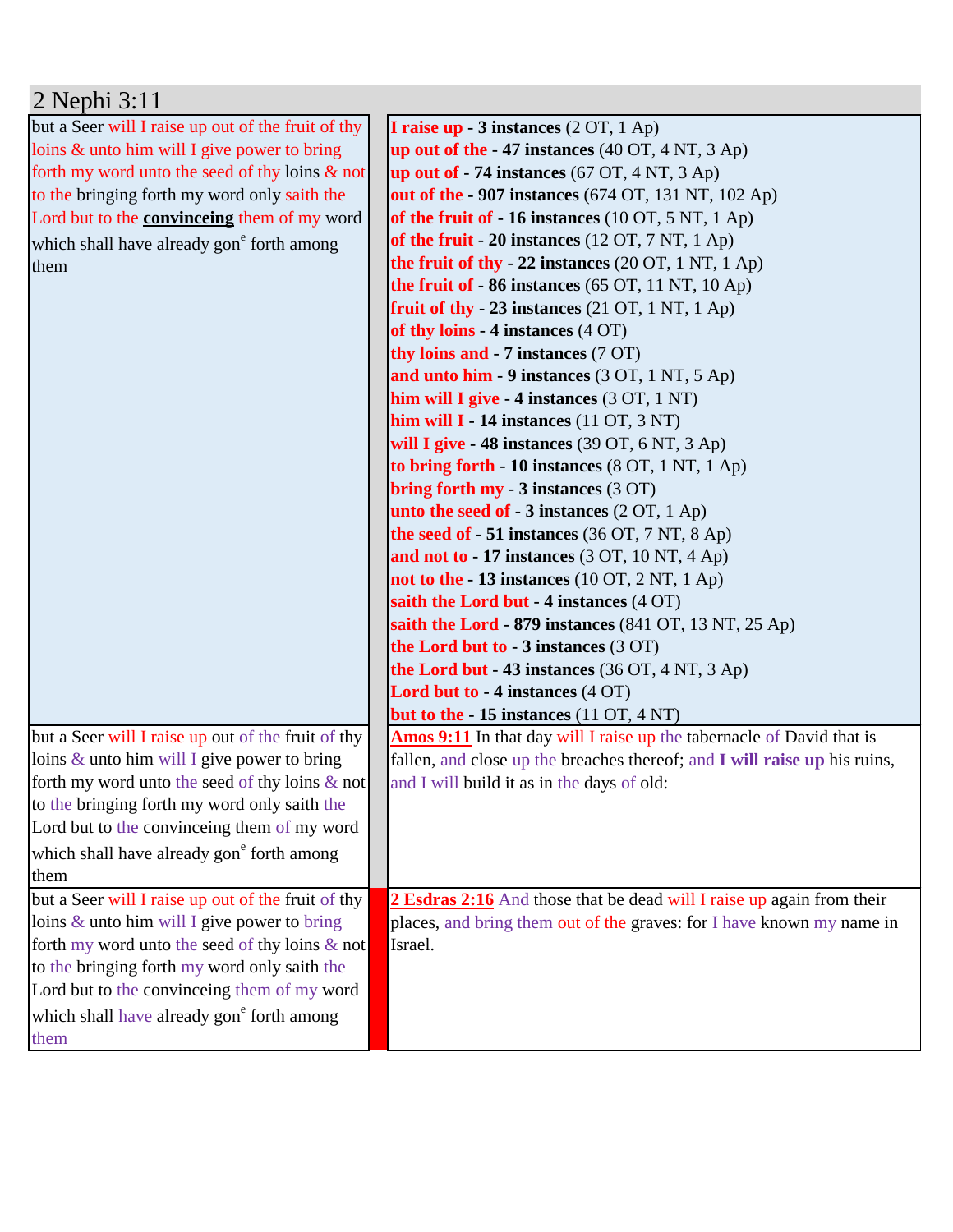| but a Seer will I raise up out of the fruit of        | 1 Maccabees 11:34 Wherefore we have ratified unto them the borders of         |
|-------------------------------------------------------|-------------------------------------------------------------------------------|
| thy loins $&$ unto him will I give power to           | Judea, with the three governments of Apherema and Lydda and                   |
| bring forth my word unto the seed of thy loins        | Ramathem, that are added unto Judea from the country of Samaria, and          |
| $\&$ not to the bringing forth my word only saith     | all things appertaining unto them, for all such as do sacrifice in            |
| the Lord but to the convinceing them of my            | Jerusalem, instead of the payments which the king received of them            |
| word which shall have already gon <sup>e</sup> forth  | yearly aforetime out of the fruits of the earth and of trees.                 |
| among them                                            |                                                                               |
| but a Seer will I raise up out of the fruit of thy    | Psalm 132:11 The LORD hath sworn in truth unto David; he will not             |
| loins & unto him will I give power to bring           | turn from it; Of the fruit of thy body will I set upon thy throne.            |
| forth my word unto the seed of thy loins & not        |                                                                               |
| to the bringing forth my word only saith the          |                                                                               |
| Lord but to the convinceing them of my word           |                                                                               |
| which shall have already gon <sup>e</sup> forth among |                                                                               |
| them                                                  |                                                                               |
| but a Seer will I raise up out of the fruit of thy    | <b>Ezekiel 21:6</b> Sigh therefore, thou son of man, with the breaking of thy |
| loins & unto him will I give power to bring           | loins; and with bitterness sigh before their eyes.                            |
| forth my word unto the seed of thy loins & not        |                                                                               |
| to the bringing forth my word only saith the          |                                                                               |
| Lord but to the convinceing them of my word           |                                                                               |
| which shall have already gon <sup>e</sup> forth among |                                                                               |
| them                                                  |                                                                               |
| but a Seer will I raise up out of the fruit of thy    | <b>Deuteronomy 1:36</b> Save Caleb the son of Jephunneh; he shall see it,     |
| loins & unto him will I give power to bring           | and to him will I give the land that he hath trodden upon, and to his         |
| forth my word unto the seed of thy loins & not        | children, because he hath wholly followed the LORD.                           |
| to the bringing forth my word only saith the          |                                                                               |
| Lord but to the convinceing them of my word           |                                                                               |
| which shall have already gon <sup>e</sup> forth among |                                                                               |
| them                                                  |                                                                               |
| but a Seer will I raise up out of the fruit of thy    | Revelation 2:26 And he that overcometh, and keepeth my works unto             |
| loins $&$ unto him will I give power to bring         | the end, to him will I give power over the nations:                           |
| forth my word unto the seed of thy loins $\&$ not     |                                                                               |
| to the bringing forth my word only saith the          |                                                                               |
| Lord but to the convinceing them of my word           |                                                                               |
| which shall have already gon <sup>e</sup> forth among |                                                                               |
| them                                                  |                                                                               |
| but a Seer will I raise up out of the fruit of thy    | 2 Samuel 19:14 And he bowed the heart of all the men of Judah, even as        |
| loins $\&$ unto him will I give power to bring        | the heart of one man; so that they sent this word unto the king, Return       |
| forth my word unto the seed of thy loins $\&$ not     | thou, and all thy servants.                                                   |
| to the bringing forth my word only saith the          |                                                                               |
| Lord but to the convinceing them of my word           |                                                                               |
| which shall have already gon <sup>e</sup> forth among |                                                                               |
| them                                                  |                                                                               |
|                                                       |                                                                               |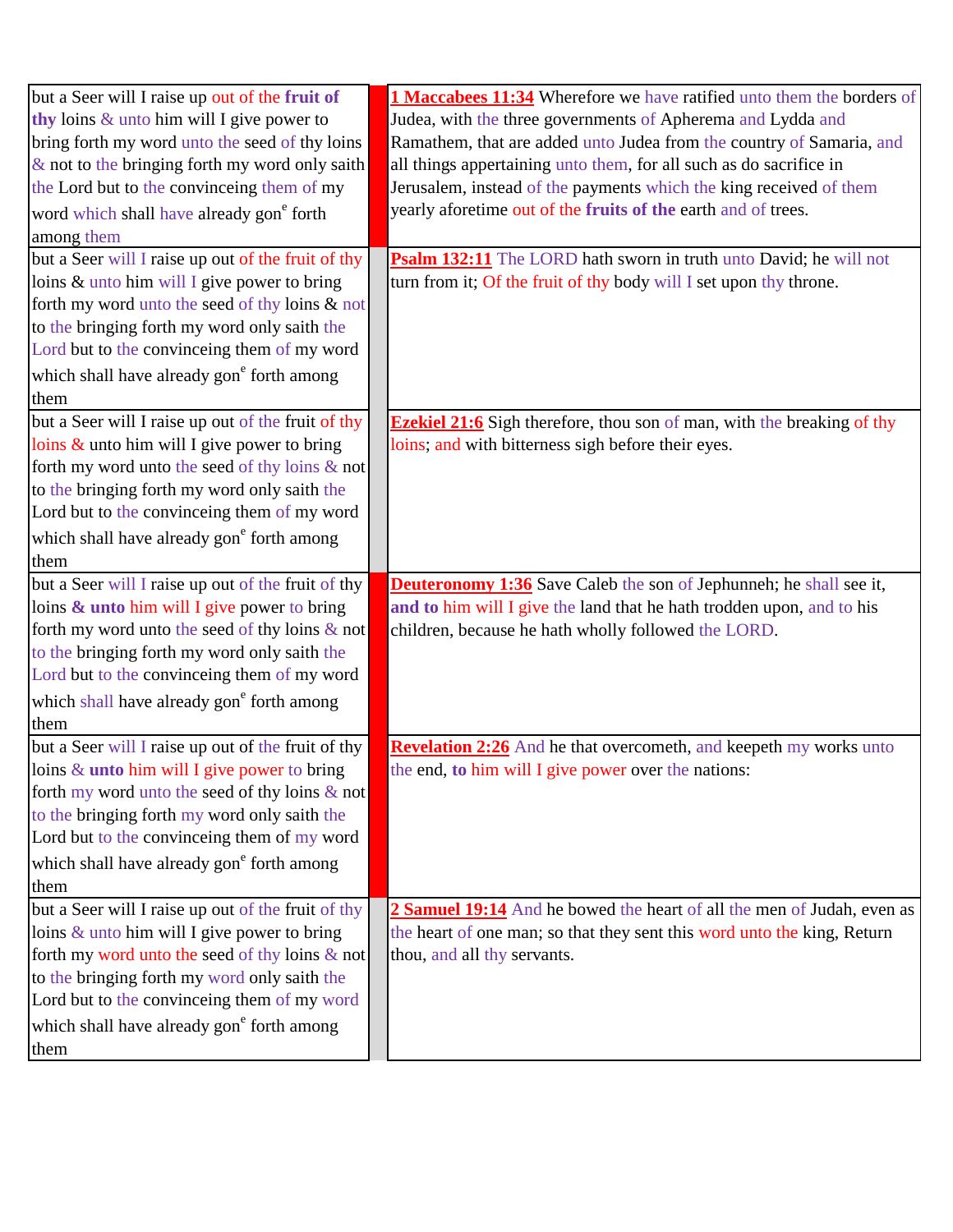| but a Seer will I raise up out of the fruit of thy    | <b>Tobit 4:12</b> Beware of all whoredom, my son, and chiefly take a wife of    |
|-------------------------------------------------------|---------------------------------------------------------------------------------|
| loins $\&$ unto him will I give power to bring        | the seed of thy fathers, and take not a strange woman to wife, which is         |
| forth my word unto the seed of thy loins & not        | not of thy father's tribe: for we are the children of the prophets, Noe,        |
| to the bringing forth my word only saith the          | Abraham, Isaac, and Jacob: remember, my son, that our fathers from the          |
| Lord but to the convinceing them of my word           | beginning, even that they all married wives of their own kindred, and           |
| which shall have already gon <sup>e</sup> forth among | were blessed in their children, and their seed shall inherit the land.          |
| them                                                  |                                                                                 |
| but a Seer will I raise up out of the fruit of thy    | <b>John 14:22</b> Judas saith unto him, not Iscariot, Lord, how is it that thou |
| loins $&$ unto him will I give power to bring         | wilt manifest thyself unto us, and not unto the world?                          |
| forth my word unto the seed of thy loins $\&$         |                                                                                 |
| not to the bringing forth my word only saith          |                                                                                 |
| the Lord but to the convinceing them of my            |                                                                                 |
| word which shall have already gon <sup>e</sup> forth  |                                                                                 |
| among them                                            |                                                                                 |
| but a Seer will I raise up out of the fruit of thy    | <b>Ecclesiasticus 2:18</b> Saying, We will fall into the hands of the Lord, and |
| loins $&$ unto him will I give power to bring         | not into the hands of men: for as his majesty is, so is his mercy.              |
| forth my word unto the seed of thy loins $\&$         |                                                                                 |
| not to the bringing forth my word only saith          |                                                                                 |
| the Lord but to the convinceing them of my            |                                                                                 |
| word which shall have already gon <sup>e</sup> forth  |                                                                                 |
| among them                                            |                                                                                 |
| but a Seer will I raise up out of the fruit of thy    | <b>Isaiah 66:2</b> For all those things hath mine hand made, and all those      |
| loins $&$ unto him will I give power to bring         | things have been, saith the LORD: but to this man will I look, even to          |
| forth my word unto the seed of thy loins $\&$ not     | him that is poor and of a contrite spirit, and trembleth at my word.            |
| to the bringing forth my word only saith the          |                                                                                 |
| Lord but to the convinceing them of my word           |                                                                                 |
| which shall have already gon <sup>e</sup> forth among |                                                                                 |
| them                                                  |                                                                                 |
| but a Seer will I raise up out of the fruit of thy    | 2 Chronicles 16:12 And Asa in the thirty and ninth year of his reign was        |
| loins $\&$ unto him will I give power to bring        | diseased in his feet, until his disease was exceeding great: yet in his         |
| forth my word unto the seed of thy loins & not        | disease he sought not to the LORD, but to the physicians.                       |
| to the bringing forth my word only saith the          |                                                                                 |
| Lord but to the convinceing them of my word           |                                                                                 |
| which shall have already gon <sup>e</sup> forth among |                                                                                 |
| them                                                  |                                                                                 |
| but a Seer will I raise up out of the fruit of thy    | 2 Chronicles 26:18 And they withstood Uzziah the king, and said unto            |
| loins $&$ unto him will I give power to bring         | him, It appertaineth not unto thee, Uzziah, to burn incense unto the            |
| forth my word unto the seed of thy loins &            | LORD, but to the priests the sons of Aaron, that are consecrated to burn        |
| not to the bringing forth my word only saith          | incense: go out of the sanctuary; for thou hast trespassed; neither shall it    |
| the Lord but to the convinceing them of my            | be for thine honour from the LORD God.                                          |
| word which shall have already gon <sup>e</sup> forth  |                                                                                 |
| among them                                            |                                                                                 |